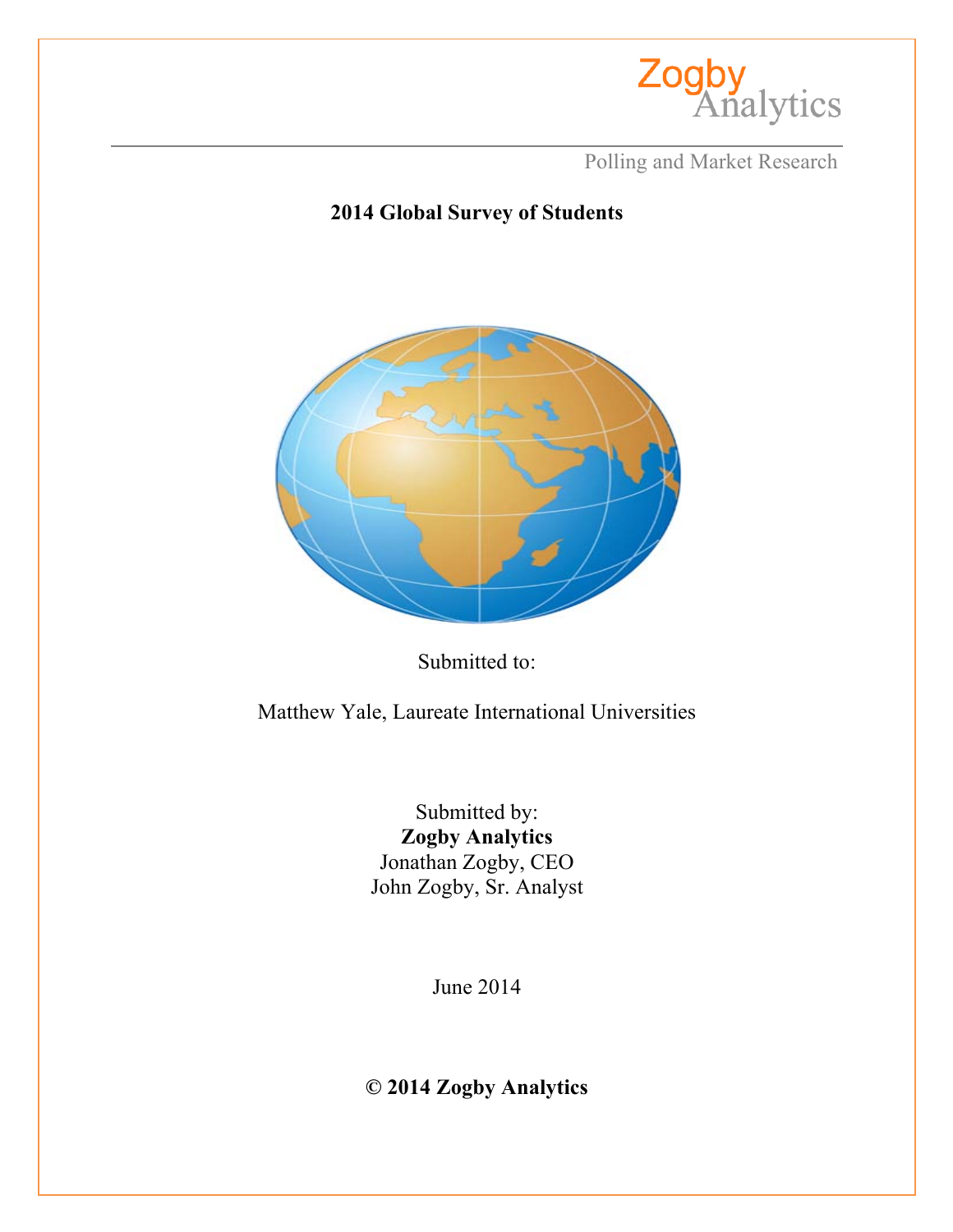

*"The Zogby Analytics Difference: we bring four decades of experience in measuring attitudinal behaviors* among a wide array of sectors, target audiences and geographic locations all over the *world in order to establish meaning and context for your research needs."* 

#### **Executive Analysis**

### **Introduction**

It is an amazing period to be alive. Familiar institutions which have provided stability, security, and opportunity for a millennium are withering amidst rapid technological change. It is an era the world has not seen since the end of the Middle Ages and the rise of the Renaissance, the New World and the Enlightenment. New institutions, driven by the needs of the actual prosumers, are changing the landscape of politics, nongovernmental organizations, economies and finance, and education.

Numerous authors and scholars point to a deep crisis facing universities and their stakeholders, and countless summits have been held both in the United States and worldwide on how best to deal with unsustainable models of higher education, too much debt for both institutions and consumers; outdated courses and programs, and an overabundance of administration. Yet throughout this process, there has not been any consistent effort to understand from students how they believe that the higher education experience will change, and how they believe that it should change.

Laureate Education, Inc., the world's largest higher education company with more than 850,000 students worldwide in 29 countries and online, has been a leader adopting innovations to try to address the challenges facing higher education. To make sure its educational model is and will remain relevant to the students who attend its network of more than 75 institutions worldwide, Laureate commissioned Zogby Analytics to survey students in 21 countries who presently attend post-secondary institutions who are part of the Laureate network.

Zogby Analytics was selected because it has a tradition of four decades of providing excellence in data collection and actionable direction to a wide variety of clients. The challenge associated with polling hundreds of thousands of students in as many as ten languages who hail from a wide variety of countries, institutions, and courses of study required the kind of strategies and implementation that define the Zogby brand.

Based on survey results, Laureate students have a positive vision for the university of the future  $-$  it is accessible, flexible, innovative, and job-focused.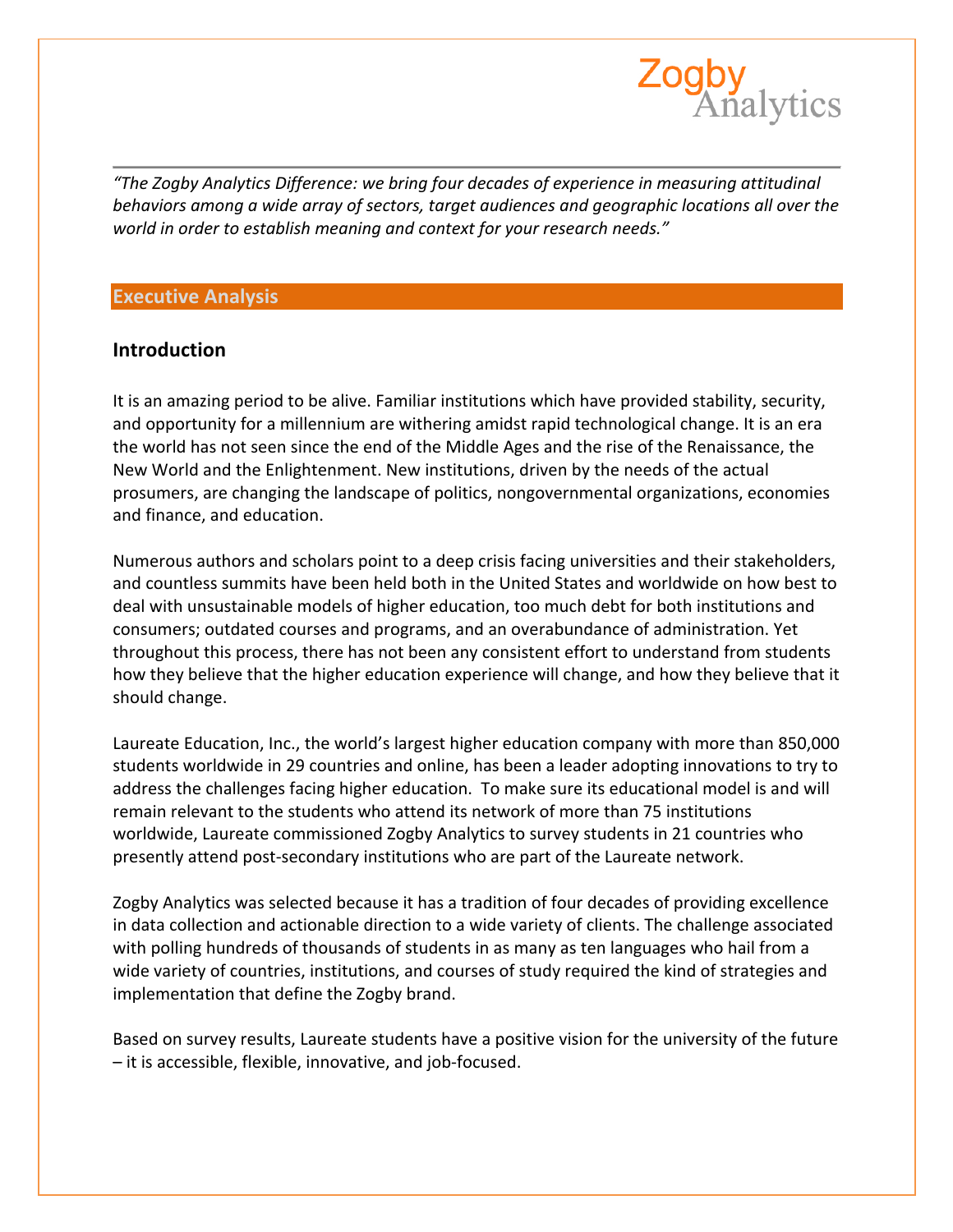

Accessible A plurality (43%) of Laureate students believe that the university of the future will provide content online for free for most courses and more than half believe that students will utilize social media platforms to learn and in turn to teach other students (59%). In addition, nearly seven in ten (68%) believe that future universities will maintain free online libraries where students can access course materials and books and other reference tools.

**Flexible** A majority of students believe that most courses will be offered at all times of the day or night (52%) and a plurality believe that most courses will be offered without fixed schedules (44%) to accommodate students who work or just prefer learning at different times. Just over two in five (41%) students believe university students in the future will be able to earn specialized certificates throughout their academic career allowing them to take courses at their own pace instead of concentrating academic careers into 2- or 4-year spans culminating in a degree.

**Innovative** More than half (54%) expect that the university of the future will provide courses that are a collaboration between students with an emphasis on group projects. Additionally, 43% believe that students will be able to access personalized instruction or tutoring online perhaps rendering the traditional classroom experience less important.

**Job-Focused** The day of the Medieval Studies student may soon be over. Laureate students see a university of the future as one clearly focused on producing students who are prepared to excel in jobs that are needed by industry and society. Sixty-one percent believe that most courses offered by future universities will be designed by industry experts and 64% expect that courses will be offered in multiple languages to facilitate employability. Finally, more than seven in ten think that career-oriented skills (not just subject matter) will be taught in future universities.

### **The University of the Future Student Survey**

The objectives of the survey project were to:

- Determine opinions towards topics and issues relating to advanced higher education models; and
- Explore student attitudes about what their university will and should look like, fifteen years in the future.

The topics that the University of the Future Student Survey polled students on include:

- course design (including the increased role of industry experts and entrepreneurs);
- course schedules, method of delivery and pedagogic techniques (like the incorporation of social media platforms and other tech friendly models);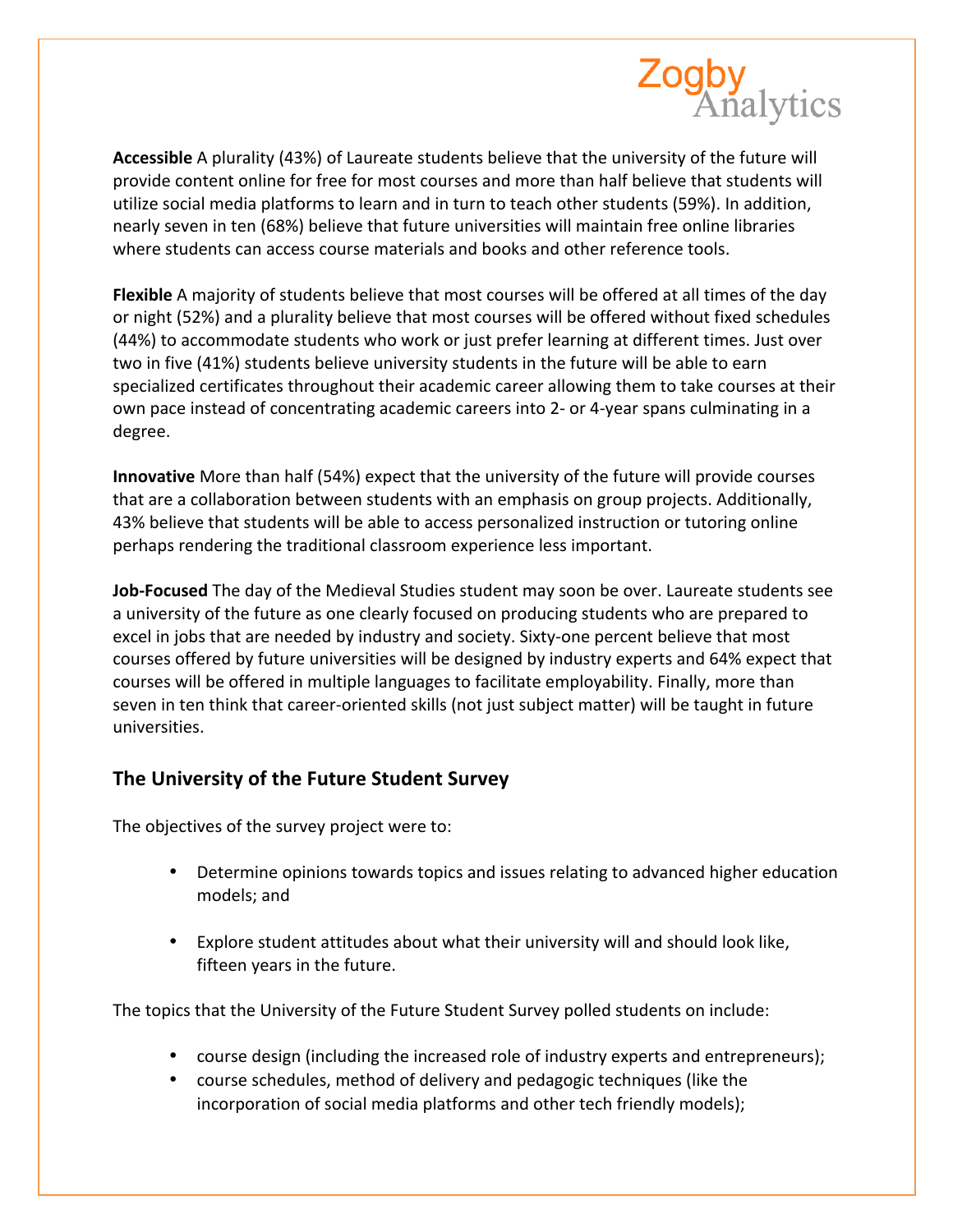

- types of professionals teaching courses;
- job preparation and placement, apprenticeships;
- the ability to take classes, degrees and certificates anytime and anywhere; and
- lifetime education and other innovative approaches to new educational models for the twenty first century.

The Laureate Education/Zogby Analytics poll of 20,876 students in 21 countries provides a treasure trove of data that points in the direction of the future shape and conduct of higher education  $-$  as the students actually envision it.

Zogby Analytics received a list of 378,653 student emails from Laureate institutions. Additionally, Zogby Analytics created portal pages for three of the schools that could not provide lists of emails. In total, 37 schools participated from 21 countries. Over a period of two weeks, invitations (in students' native languages) were sent to these emails that briefly explained what the survey was about and asked the student to participate. Each invitation contained a link that was equipped with a unique identifier so that only one survey per email could be completed. Clicking on the link embedded in the email would take the student to a survey in the student's native language (except India and South Africa where the email invitation and survey were offered in English). Once the survey was completed, the unique link expired and could no longer be used. Two weeks after the first email was sent out, reminder emails were sent to those students who had not responded during the initial email blast. The survey was live in the field for four weeks.

Following, we will highlight the results and meaning of this unprecedented survey on the future of higher education and will make observations based on the findings of the survey overall, among those students in developing countries, and among those who are 18-24 years of age.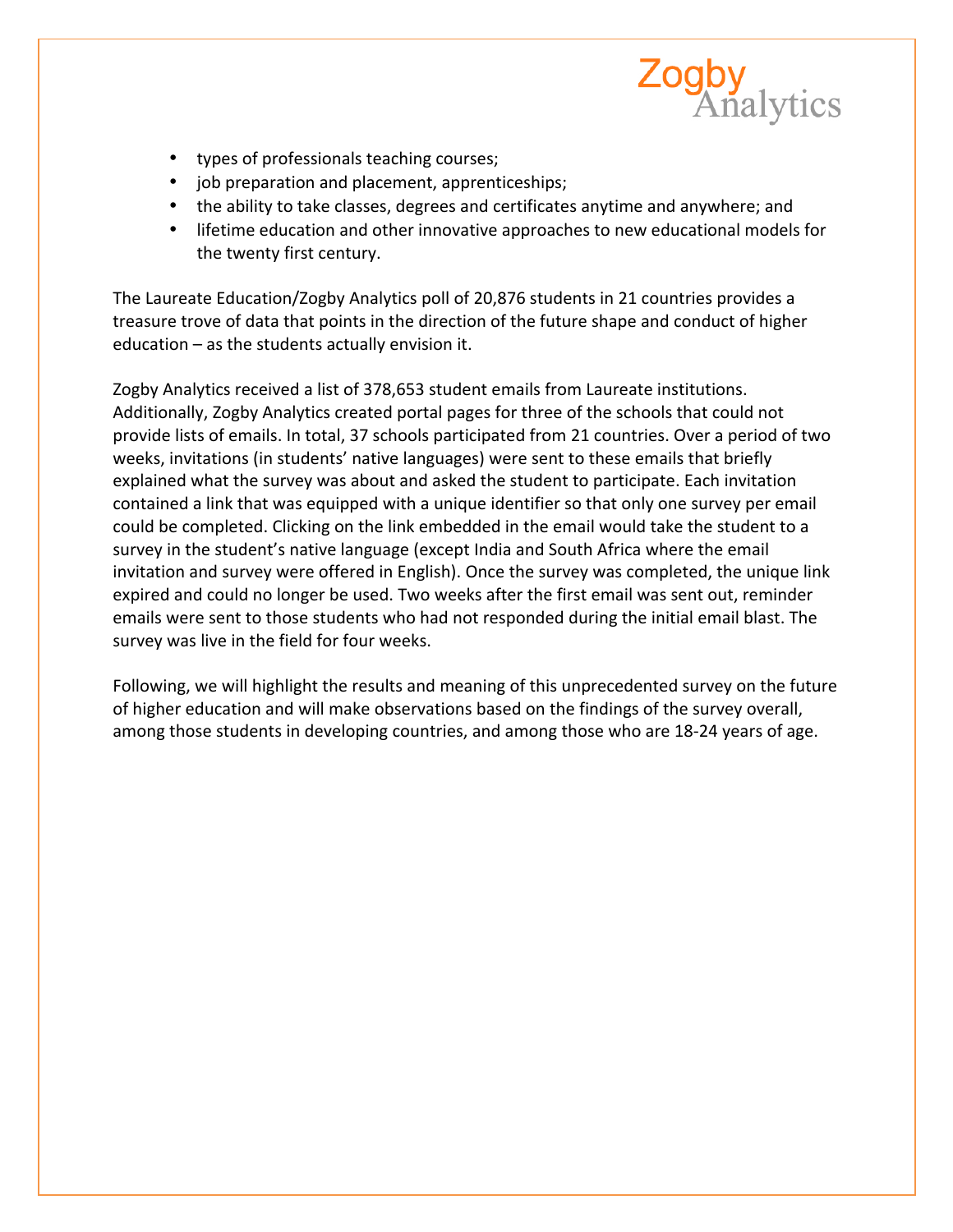

## **The Student of the Future (Survey Respondents)**

The past twenty years is the story of an unprecedented growth in the middle class worldwide  $$ particularly the emergence from poverty of a C Class (or lower middle class) in developing countries. The university of the future therefore must be able to respond to this increased demand by making higher education more accessible to the C Class. This is exactly the direction in which the Laureate Education network is heading  $-$  according to the data collected, one in three respondents of the Laureate Education network worldwide are the first ones in their family to experience post-secondary education. Even more noteworthy is that about four in five are either paying for their education themselves or through their family (90% in the developing countries surveyed). Education for these students is very much a personal investment, not an entitlement. In addition, because one in three of the student respondents are actually the first in their families to attend a post-secondary school there is a heightened awareness of the value of their schooling. Most of these respondents regardless of geography are representatives of the Millennial generation, thus they are tech-savvy, more global in their outlook, and have high expectations for the future. They are already, particularly in the developing countries, the beneficiaries of significant growth in higher education participation rates, and are hopeful that their education will lead to productive roles in growing economies

At the same time that such a huge number of students are attending colleges, there is a considerable level of angst over the value of their investment in a limited job market. As Princeton economist Alan Blinder has pointed out, students in the West have clearly entered a "gig economy" where young people (or older people facing layoffs) are not settling into careers but are moving from one short-term project to another. Blinder projects that today's 20somethings will have had four gigs by the age of thirty, ten by the age of forty. As a result, being "educated" is itself taking on a new meaning. Instead of the goal of obtaining a degree, a mindset needs to be created that emphasizes lifelong learning: refresher courses, certificate programs, online mentoring and coaching, learning new skills. These kinds of programs must be available in real time to meet students' schedules, not the institutions'. Businesses and entrepreneurs will also need to be more in the drivers' seats as they are (and will be) more and more the job creators and enablers. The results of the survey suggest that this is what they see in the near future.

### **Student Responses**

In the analysis that follows, we refer to the expectation of **most** or **majority** instances as *instances* which refer to anywhere from 61%-100% of the time. This has been done to avoid any *confusion with too many percentages.*

**Transformation by Technology**. Students' vision of the university of the future reflects a universally held belief in the transformative power of technology on higher education. Students are internet savvy and they want the best that the technologies can offer. Free materials,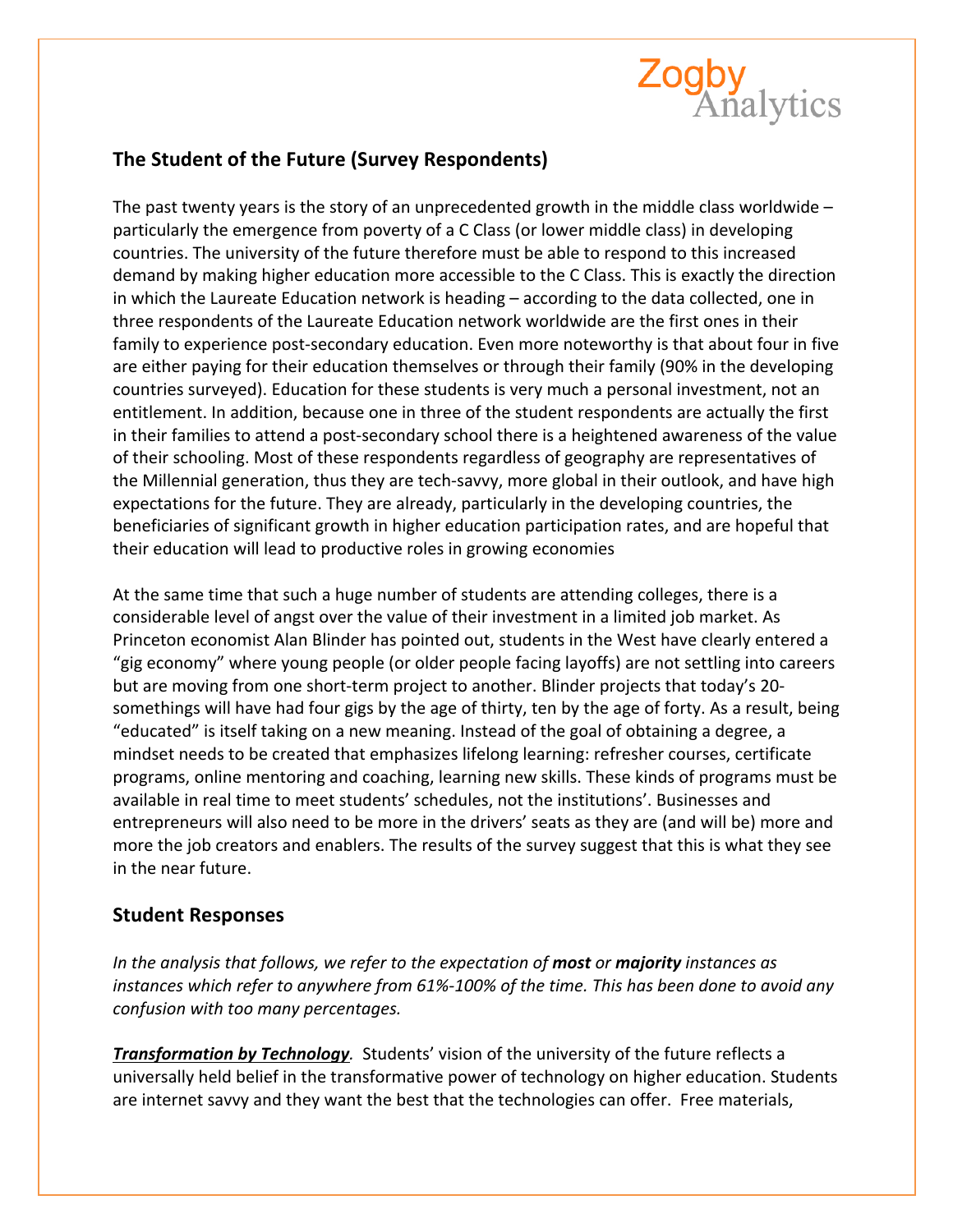

MOOCS, courses that are offered to everyone and at convenient times, teachers who are available on-screen to tutor, mentor, and encourage. In each instance, at least one third and as much as one half, expect the university of the future (identified in the "next fifteen years") to be dominated by tech-friendly models.

- $\circ$  More than two in five overall (43%) expect that a majority of "their courses will include free content on the internet to unlimited numbers of students". This includes 45% of students in the 18-24 year age bracket (higher than any other age cohort) and 44% of those in developing countries. One in three feel that a majority of classes "will be taught online instead of in traditional classrooms", a view shared by 43% of Chinese students and nearly a third of Latin American students (ranging from 26% in Brazil to 36% in Honduras). A huge 59% (including 60% of students 18-24 and 60% in developing countries) say that students "will utilize social media to learn and teach skills to other students".
- $\circ$  This age cohort of students are not only the most technology savvy, they are not accustomed to paying for things that can (and perhaps should) be free. Better than two-thirds (68%) expect that there will be "free books and materials". (Three in four - 74% -- say this will make things better for them personally).
- $\circ$  These students are not a "9 to 5" age cohort they are actually "7 and 24". 52% say that "a majority of classes will be provided all day and night". They do not expect that a majority of courses will adhere to a fixed schedule throughout the year and that courses will be offered more frequently to accommodate more students" (44%).
- $\circ$  Overall, 46% of all students surveyed including 47% of 18-24 year olds, 47% of those in developing countries, 58% of Chinese and 40% of Latin American students – say they will be better off because of these technology enhancements, while half as many say they will be worse off (21% of 18-24 year olds, 22% of those in developing countries, 31% of those in Latin America and only 5% of those in China).
- $\circ$  More than any other regional group, Asian students believe that, in the future, learning will be dominated by online content. They are also most likely to see that as a good thing. In particular, 55% of Asian students think that changes to how students will take classes in the future will benefit students, while only 8% think that they will make things worse. In contrast, this differential is only +9% In Latin America.

**Value Driven Education.** Students want an education that is better suited for a meaningful return on investment, that is more practical and immediate in its return, and is very much a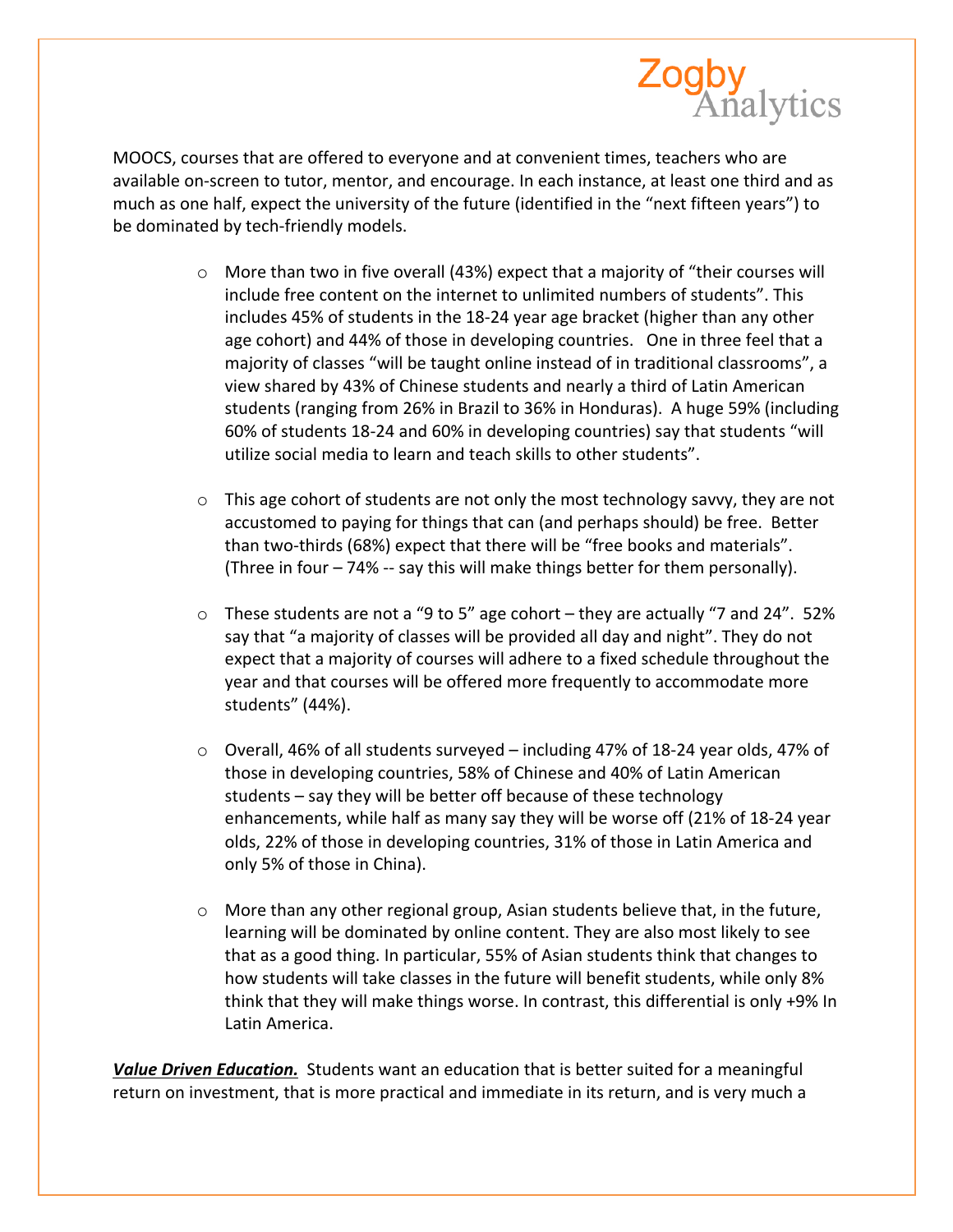

joint venture between themselves and those in the best position to help them. This vision of the university of the future is consistent with the Laureate network of institutions and programs worldwide. They see a greater role for entrepreneurs, for company representatives designing courses and mentoring students -- and ultimately placing them into work

- $\circ$  The Laureate students are pretty clear on the value of their education. About seven in ten of the students polled (71%) understand that the majority of courses in the future will "teach students career-oriented skills". Almost two in three (64%) also see that courses will have to be taught simultaneously in multiple languages to facilitate a mobile age cohort.
- $\circ$  More said that they expect a majority of courses to be designed by "industrial experts to prepare students for jobs with their companies" (60%) and by "entrepreneurs paid by participants" (45%) than by "scholars or government experts" (40%). Only 26% foresee that courses will be designed by "students by other students". Two in five (44%) assume that most of the instructors in the future will be "part-time industry experts instead of full-time instructors". This includes 44% of the 18-24 year olds and 44% of students in the developing countries. Overall, 43% say that most students in the future "will get personalized tutoring and instruction by professors online, not in person".
- $\circ$  Students recognize that a "degree" is temporary and static and, instead, seem to recognize that in a gig economy that their education will involve more certification and recertification -- something they want their institutions to reflect. Instead of the current emphasis on "taking courses all at once in traditional degree programs", 41% of those polled overall believe "students will earn specialized certificates throughout their careers".
- $\circ$  Students in the future will be the beneficiaries of "career development, job opportunities, and mentoring ... provided directly by employers online and in real-time", according to 58% of those polled. Seven in ten (69%) say that students will be better off by this direction, while only 6% say they will be worse off. However, students do not eschew the value of scholars or of government experts, they actually want to be sure that their skill development comes from those who have the latest and most up-to-date knowledge, as well as from those who are in the best position to represent the most relevant information and the most direct connections to direct employment. Scholars have their place as experienced tutors, and fellow students are needed to enhance team-building skills.

*Emphasis on Cooperation.* Contrary to some well-worn stereotypes, Asian students are least likely to think that future businesses will put a premium on academic performance on individual courses (28% versus, for example, 48% for their counterparts in Latin America). At the same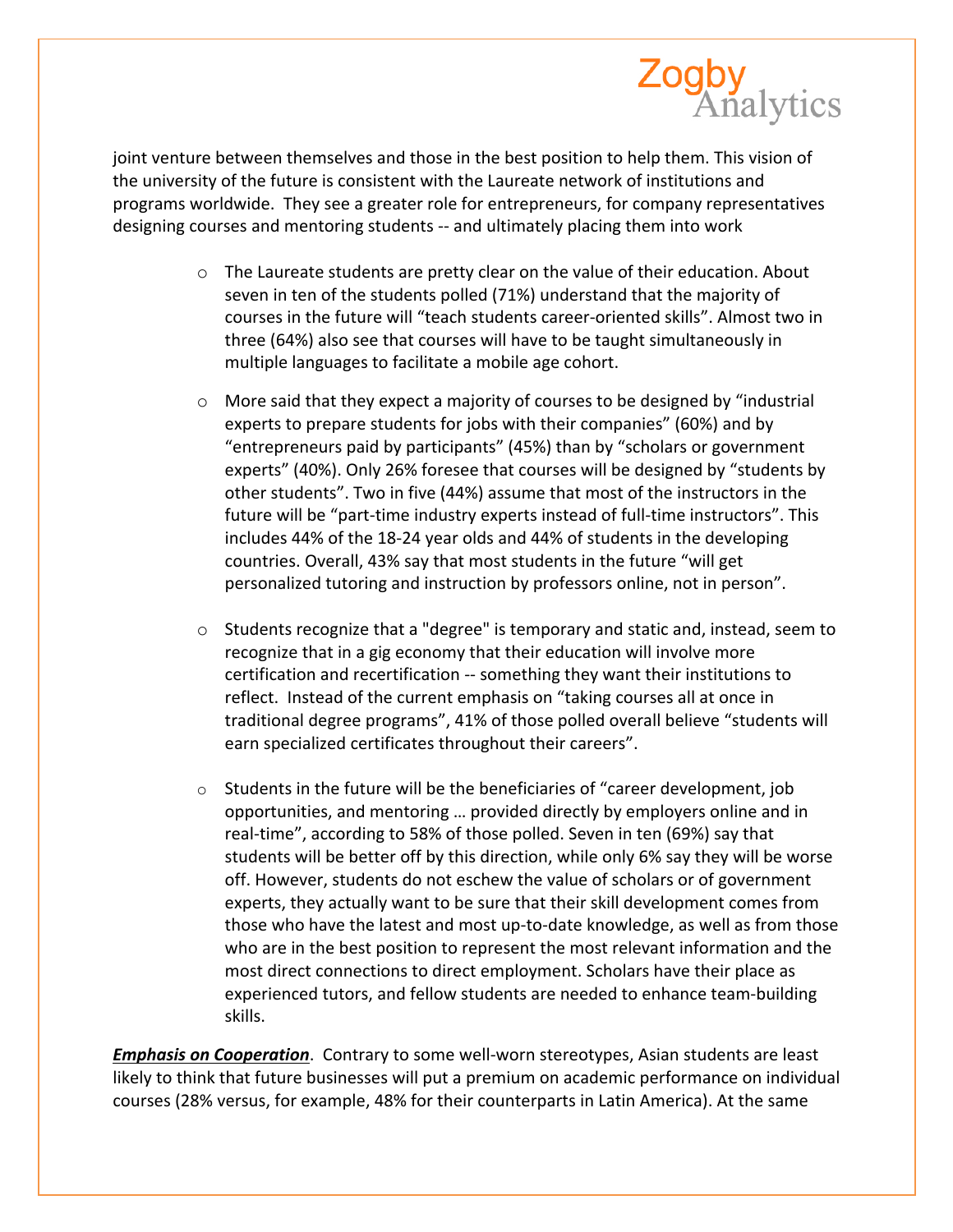

time, Latin American students are less likely (48% vs 62% in Asia) to think that courses in the future will be dominated by collaborative courses and group projects nonetheless, this percentage is a plurality of responses.

• The students in the survey note that grades in the future will be based much more on a "combination of contribution to teams and academic performance" (64%) than simply on academic performance" (21%), as things now stand. This is even more pronounced among the youngest students polled  $-66%$ . More than half (54%) say that most courses offered in the future will be "more collaborative between students with a greater emphasis on group projects". Importantly, students expect that businesses will place a higher value on internships (55%), teamwork (53%), and certificates of mastered skills (48%) than the current model which emphasizes academic performance (39%).

A Global Mindset. While answers to some questions demonstrated significant differences among regions, as well as among different countries, answers to many questions showed remarkable consistency, especially among developing countries.

- 72% of all students in developing countries believe that the potential changes to what kinds of courses will be taught in the future will be better for students, while only 5% think that they will be worse for students. This positive sentiment is almost equally shared among students from all 12 developing countries that participated in our survey.
- The same can be said for the potential changes to how students will receive materials and assistance. 69% of all students in developing countries believe that they will be beneficial to students, while only 6% think that they will have negative impact. These numbers are very similar for all 12 developing countries. This similarity in answers is especially remarkable when one takes into account that some countries have considerably different student makeup.
- When it comes to developing countries and how students will take classes in the future, the enthusiasm for changes is almost evenly spread across Asia (strongest in China). The skepticism in Latin America is very strong in Brazil and Mexico (+5% and +3% better/worse differential, respectively) but not so much in Panama (+19%) and Peru (+24%).